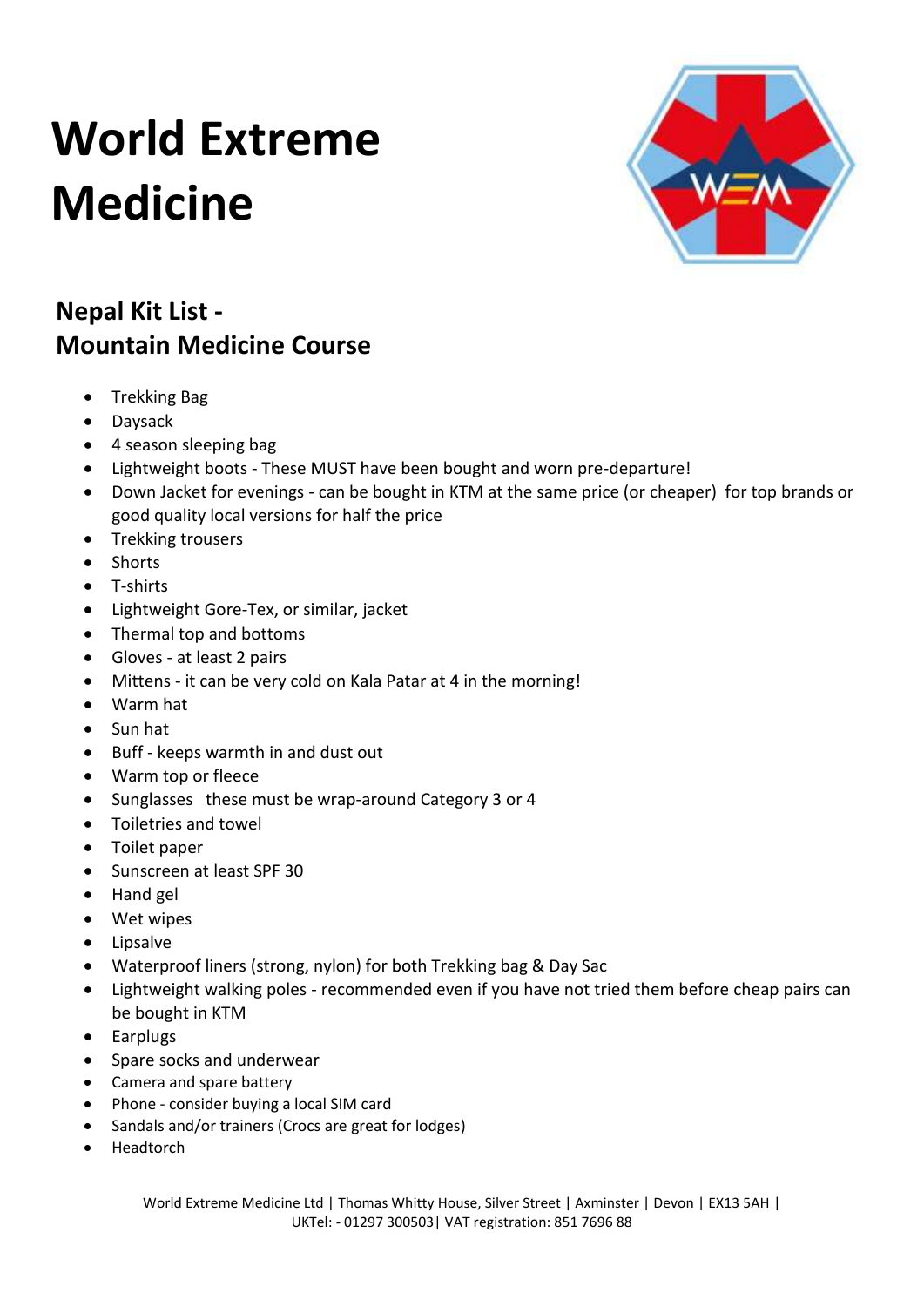# **World Extreme Medicine**



- Penknife (don't pack in hand luggage) Personal medication
- Spare glasses
- First Aid Kit
- Water bottles 2 x 1 litre Nalgene recommended, rather than a Camelback system, but this is a personal preference.
- **Passport, ticket and money**
- **4 x passport photos (for visa & trekking permits)**
- **2 x copy of photo page of passport**
- **Credit cards**
- **Insurance policy & emergency contact numbers (personal and of insurance company)**

When packing, please do not strap items such as boots or sleeping bags to the outside of your bags. There is a good chance that they will be ripped off while in transit. They also make handling the bags more difficult when loading buses on the trek. It is much better to bring a larger bag that is big enough for all your kit rather than a smaller one onto which you have to strap extra equipment.

Consider also: Solar charger for iPhones iPods - Goal Zero are in a league apart... Money Belt Pulse Oximeter - Quite interesting to have use and discuss, but definitely not required

As mentioned many of the items can be bought in Kathmandu. With the exception of Boots and Day Sac you may consider this - but only if you have sufficient time before the course starts - once started the days are very busy!!

#### **BASIC MEDICAL KIT LIST**

- Simple oral analgaesic
- Ibuprofen or other anti-inflammatory
- Loperamide
- Ciprofloxacin 250mg tablets
- Antihistamine tablets
- Antiseptic wipes
- Plasters
- Re-hydration mix such as Dioralyte
- Gauze pads
- Crepe bandage
- Zinc oxide tape
- 'Compeed' or similar hydrocolloid blister dressing